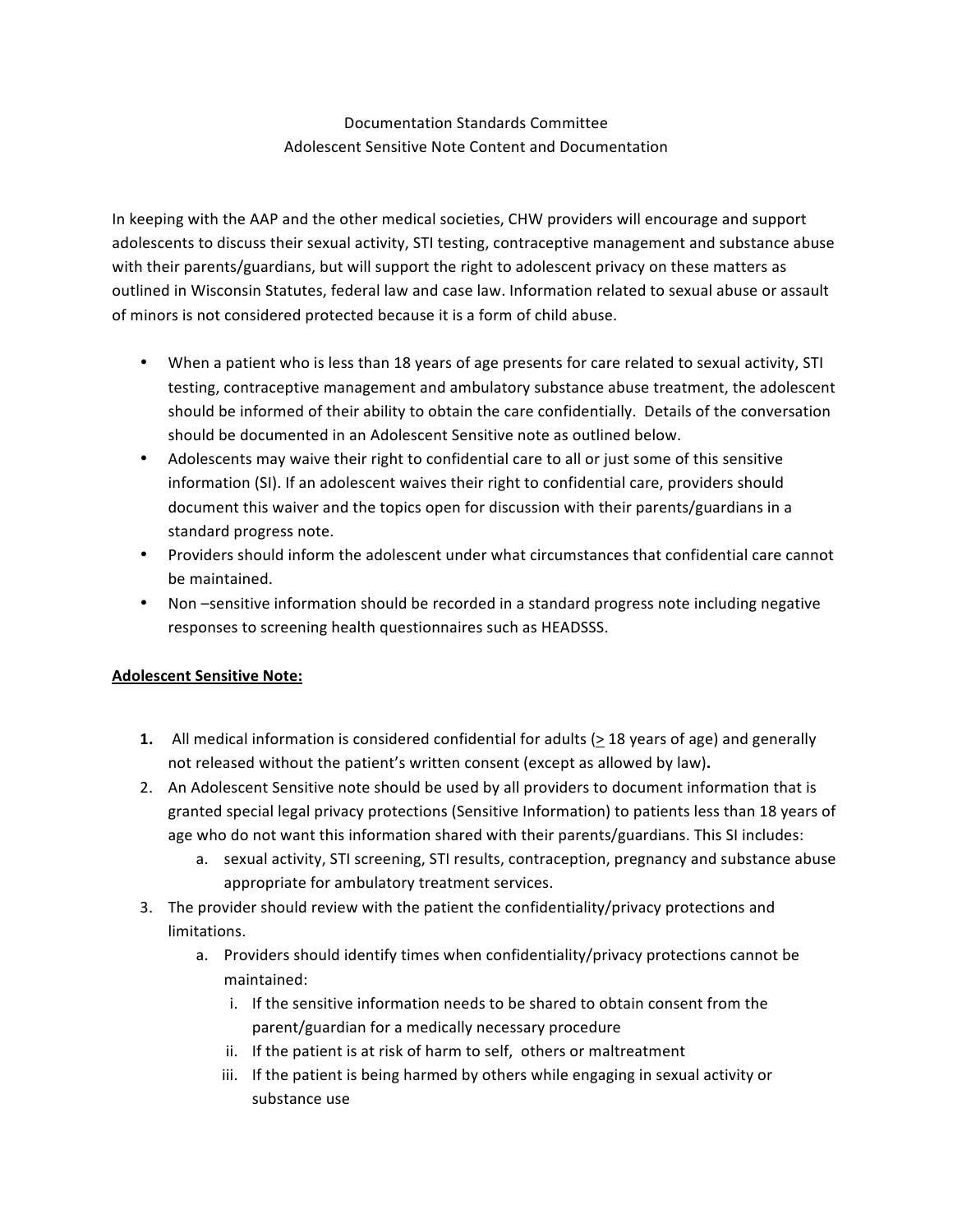- iv. If the patient is being coerced to engage in sexual activity or substance use
- v. appointment reminders may be sent to the parents
- vi. If they test positive for a reportable STI, a public health nurse may contact their home
- b. Other care providers will have access to these notes
- c. CHW Medical records will not release Adolescent Sensitive notes to parents/guardians.
- d. Pharmacies may have a different process which may result in the release of information on medications that are filled for minor patients.
- e. Patients covered by commercial insurance, the explanation of benefits that a parent receives may contain details of testing and services.
- 4. Sensitive Information should never be listed in the problem list, copied from the Adolescent Sensitive note into any other documentation in the EHR. Details of the Adolescent Sensitive note should not be referred to in any other documentation within the EHR.
	- a. Adolescent Sensitive notes are listed in the Notes section of EPIC
	- b. Providers should review these notes when providing care to adolescent patients so they are aware of a patient's sensitive information that may impact the treatment they are providing
	- c. Encounters that include Adolescent Sensitive notes, providers may in their standard progress note refer in their Assessment or Plan to "Adolescent Note" in order to prompt other providers to review PI provided
- 5. If a provider inadvertently includes SI in a regular note, you may open the encounter as an addendum, cut the PI from the regular note and create an Adolescent Sensitive note and paste the PI into this note.
	- a. If a provider is unable to open an encounter that inadvertently includes PI in a regular progress note, the provider should contact Medical Records to review options available for providing the requested privacy.
- 6. Providers may want to establish a method to communicate to patients confidentially by phone
	- a. Document if the patient has access to a confidential phone number, this number should be documented in EPIC adolescent sensitive note.
		- i. Providers should consider having the patient create a Password for phone communication so clinic staff can confirm they are speaking with the patient and not someone posing as the patient.
		- ii. If a password is created, it should be documented in EPIC with the confidential phone number
		- iii. Determine if voice mail messages can be left and the level of detail the message can include
	- b. Patient's confidential phone number and password should be shared with Public Health nurses and others who may need to contact patient regarding their PI.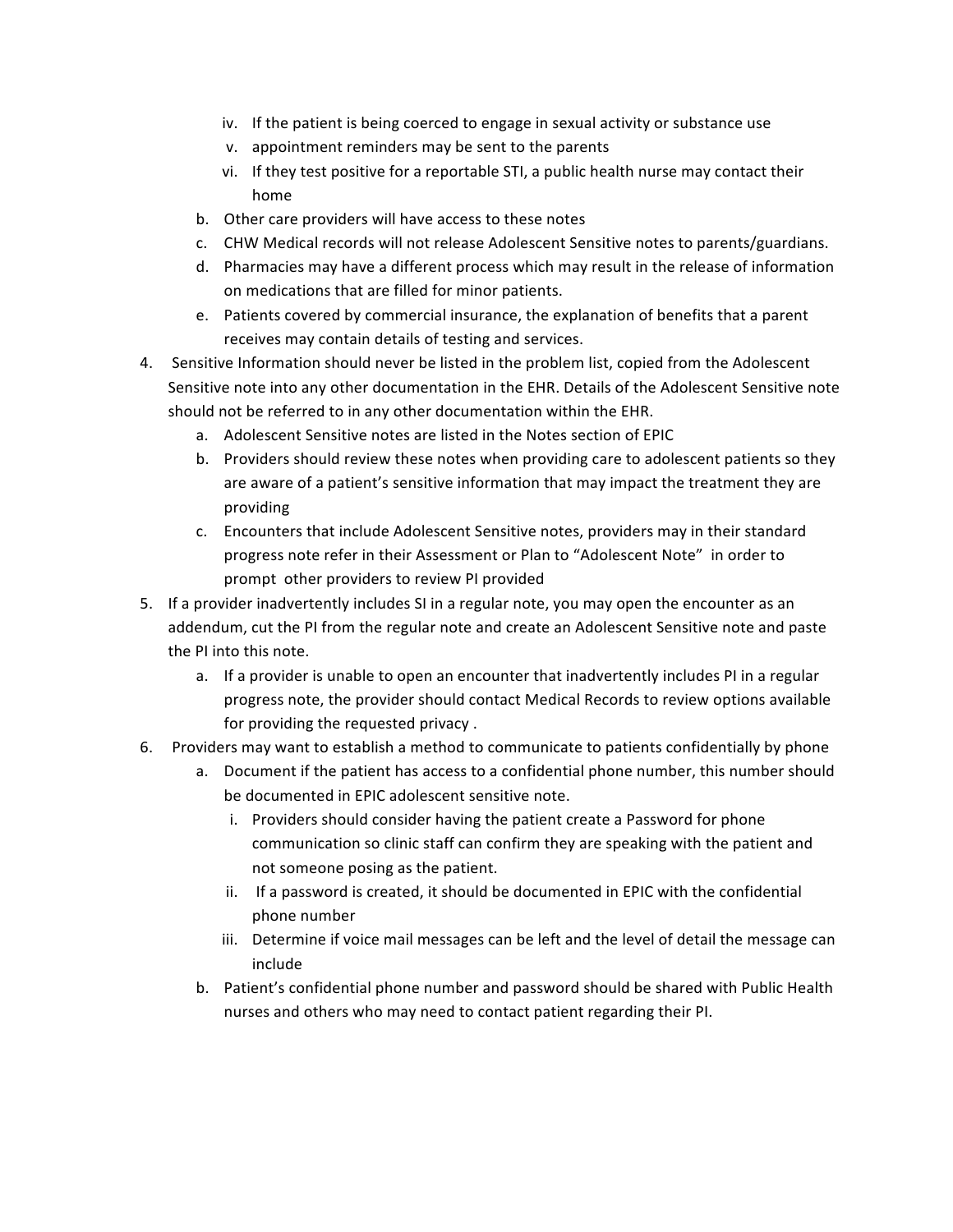### **Sexual Orientation**

Sexual orientation is not strictly considered SI. However, if a patient is sexually active the gender of partners can be included as SI. For a patient with an alternative sexual orientation who is not sexually active, the provider should have a discussion with the patient about inclusion of this information in the EHR.

### **My Chart**

Patients > age 14 must give permission for parents/guardians to have access to information contained in their My Chart. Patients should be informed they may revoke this access at any time, but will be required every 2 years to review whether they want the parent/guardian to have continued My Chart access.

#### **Sexual Abuse/ Assault:**

All health care providers are mandated to report a history of sexual abuse/assault in a patient < age 18, even if disclosed years after the abuse/assault.

#### **Mental Health:**

In the state of WI for patients < age 18, all mental health issues can be shared with parents. Patients generally cannot receive confidential mental health care without parent knowledge. At the age of 14 years old, patients must agree (assent) to mental health treatment. Documentation of this information should occur in a standard progress note by non behavioral health providers.

#### **Other options for care**

Patients should be informed of the option to obtain confidential care services and medications from other entities such as Planned Parenthood. Patients requesting confidential care should be provided with a resource list for confidential services in SE Wisconsin. The list can be found Q Drive CMG/CMG Clinics/Teen Health/Confidential Card